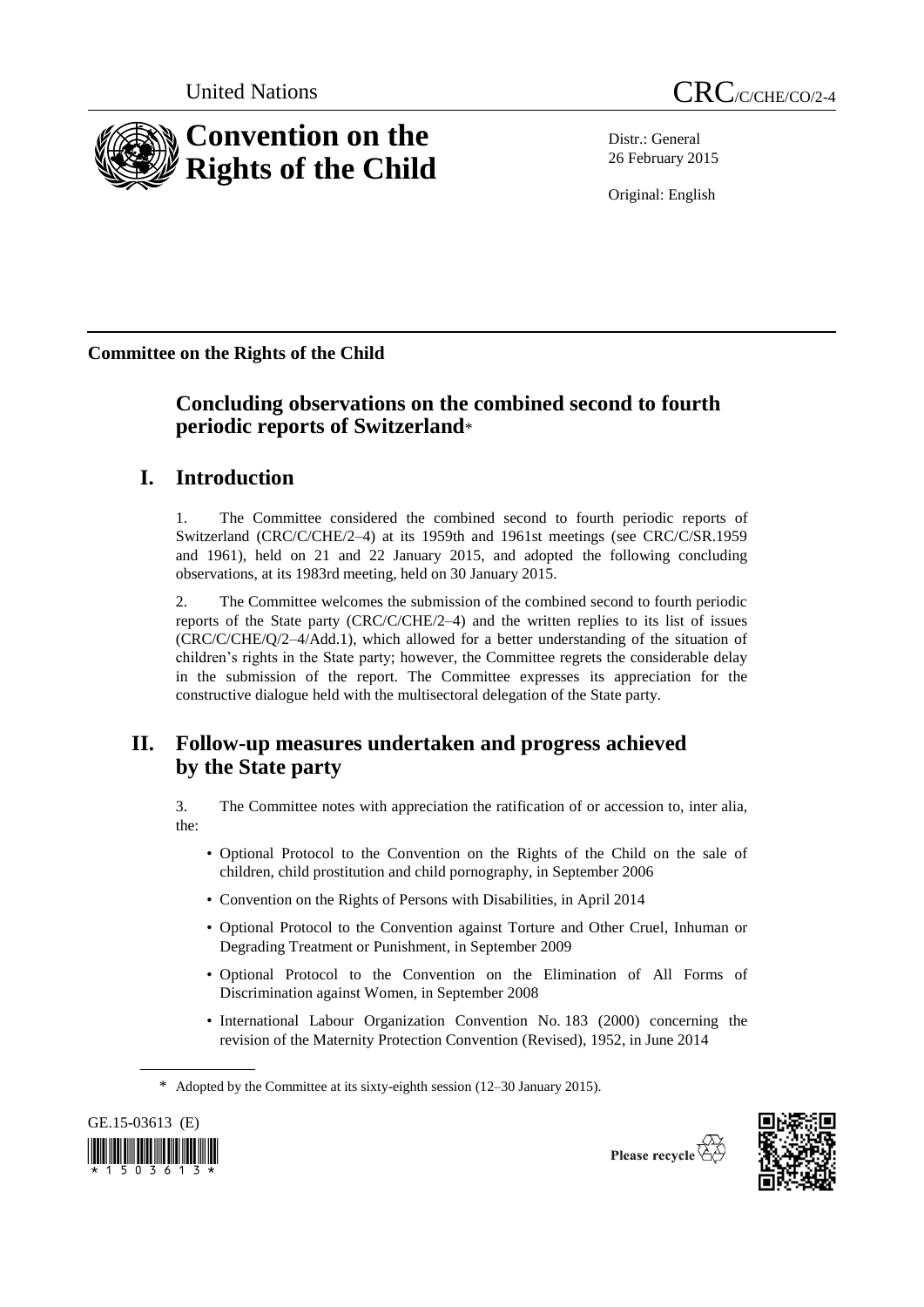• Council of Europe Convention on the Protection of Children against Sexual Exploitation and Sexual Abuse, in March 2014.

4. The Committee welcomes the entry into force of the following legislative measures, inter alia:

- Amendments to the Civil Code, as of 1 July 2014 (parental authority) and 1 January 2013 (Adult Protection Law, Law of Persons and Law of Children)
- Amendments to the Asylum Act, as of 1 February 2014
- Amendments to the Criminal Code, as of 1 July 2014
- Ordinance on the Placement of Foster Children, as of 1 January 2013
- Federal Act on Promotion of Children and Young People, as of 1 January 2013
- Swiss Criminal Procedure Code, as of 1 January 2011
- Juvenile Criminal Procedure Code, as of 1 January 2011
- Revised Federal Act on Foreign Nationals, as of 1 January 2011
- Federal Act on International Child Abduction and the Hague Conventions on the Protection of Children and Adults, as of 1 July 2009
- Revised Federal Victim Support Act, as of 1 January 2009
- Ordinance on Protection Measures for Children and Young People and on Strengthening Children's Rights, as of 1 August 2010
- Juvenile Criminal Law Act, as of 1 January 2007
- Revised Federal Vocational and Professional Education and Training Act, as of 1 January 2004
- Federal Act on the Elimination of Discrimination against People with Disabilities, as of 1 January 2004.

5. The Committee also welcomes the following institutional and policy measures, inter alia:

- Federal Department of Foreign Affairs Action Plan for the protection of children associated with armed forces or groups in armed conflicts (2014–2016)
- National Action Plan against Human Trafficking (2012–2014)
- National Programme on HIV and Other Sexually Transmitted Infections  $(2011 - 2017)$
- Comprehensive Anti-Poverty Strategy for Switzerland, adopted in 2010, and the National Programme to Prevent and Fight Poverty (2014–2018), adopted in 2013
- Swiss Centre of Expertise in Human Rights, established in 2010
- Strategy for a Swiss Policy on Childhood and Youth, adopted in 2008
- Federal Bureau for the Equality of People with Disabilities, established in 2004.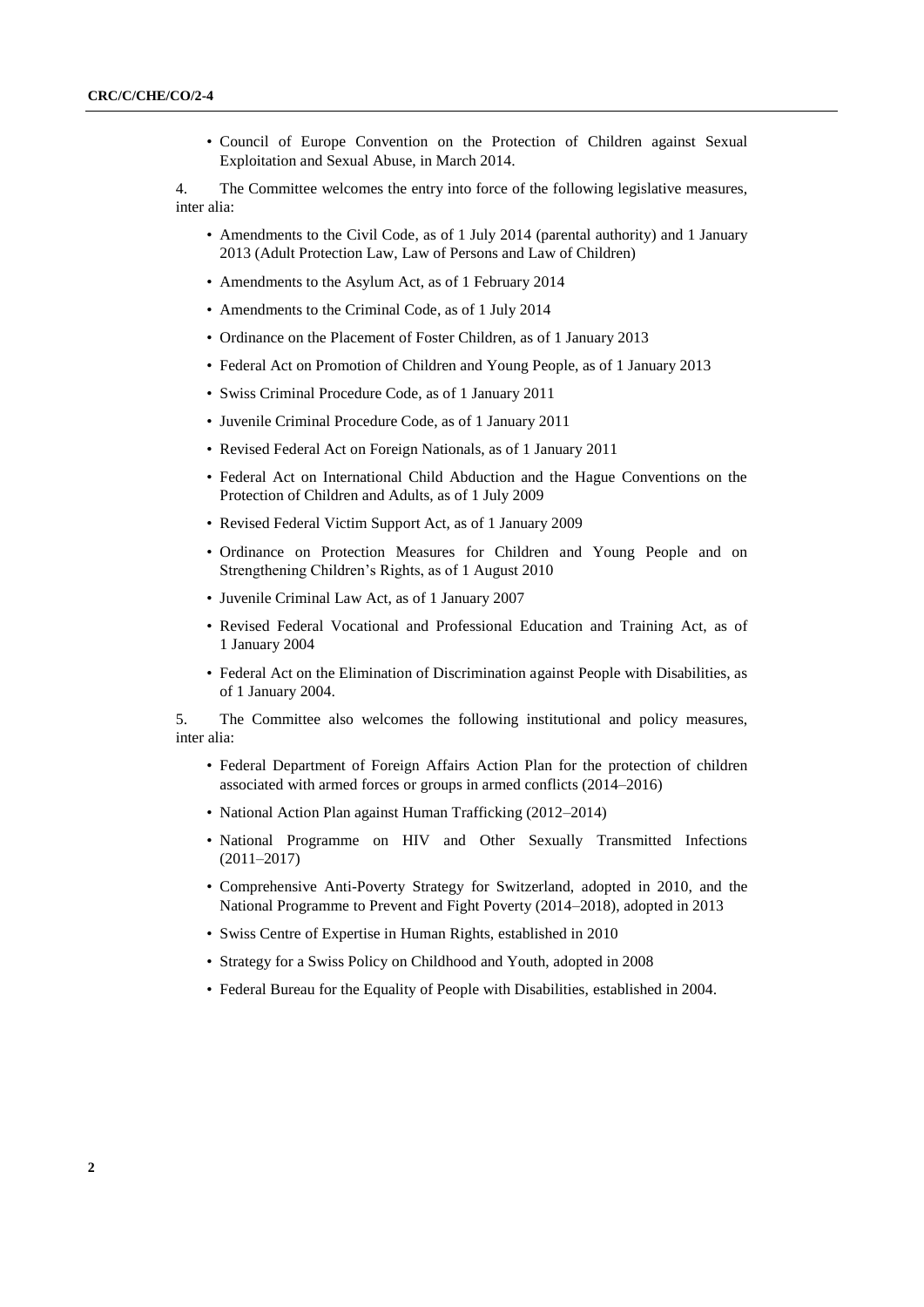# **III. Main areas of concern and recommendations**

# **A. General measures of implementation (arts. 4, 42 and 44, para. 6, of the Convention)**

# **Reservations**

6. While welcoming the withdrawal by the State party of its reservations to articles 5, 7 and 40, para.  $2$  (b) (v)–(vi), of the Convention, the Committee regrets that the State party still maintains its reservations to articles 10, para. 1,  $37$  (c) and 40, para. 2, (b) (ii)–(iii).

7. **The Committee reiterates its previous recommendations (CRC/C/15/Add.182, para. 7) and in the light of the Vienna Declaration and Programme of Action, adopted at the World Conference on Human Rights in Vienna on 25 June 1993, urges the State party to consider withdrawing its remaining reservations to the Convention.**

### **Legislation**

8. While welcoming the adoption of various child-related legislative measures at the federal and cantonal levels to ensure further conformity of domestic legislation with the Convention, the Committee is concerned that these efforts do not cover all areas of the Convention.

# 9. **The Committee recommends that the State party continue and strengthen its efforts to harmonize federal and cantonal laws comprehensively with the Convention.**

# **Comprehensive policy and strategy**

10. The Committee notes that the State party issued the Strategy for a Swiss Policy on Childhood and Youth in 2008, which led to the adoption of the Federal Act on Promotion of Children and Young People in 2011, and that it has recently elaborated a report on the status of the children and youth policy. Nevertheless, the Committee remains concerned that the Strategy does not cover all areas under the Convention.

11. **The Committee recommends that the State party develop and implement, in consultation with children and civil society, a national policy and strategy for the overall realization of the principles and provisions of the Convention, thus providing a framework for cantonal plans and strategies. The Committee also recommends that the State party allocate adequate human, technical and financial resources for the implementation, monitoring and evaluation of that comprehensive policy and strategy and related plans or strategies at the cantonal level.**

#### **Coordination**

12. The Committee notes the challenges presented by the federal system of the State party and is concerned that the absence of overall coordination has resulted in significant disparities in the implementation of the Convention across the State party´s cantons.

13. **The Committee recommends that the State party establish a coordinating body for the implementation of the Convention and the comprehensive policy and strategy with full capacity and authority, as well as the human, technical and financial resources, to coordinate effectively actions for children's rights across sectors and among the federal, cantonal and communal levels, with a view to achieving equal protection standards throughout its territory. The Committee also recommends that civil society organizations and children be invited to form part of the coordinating body.**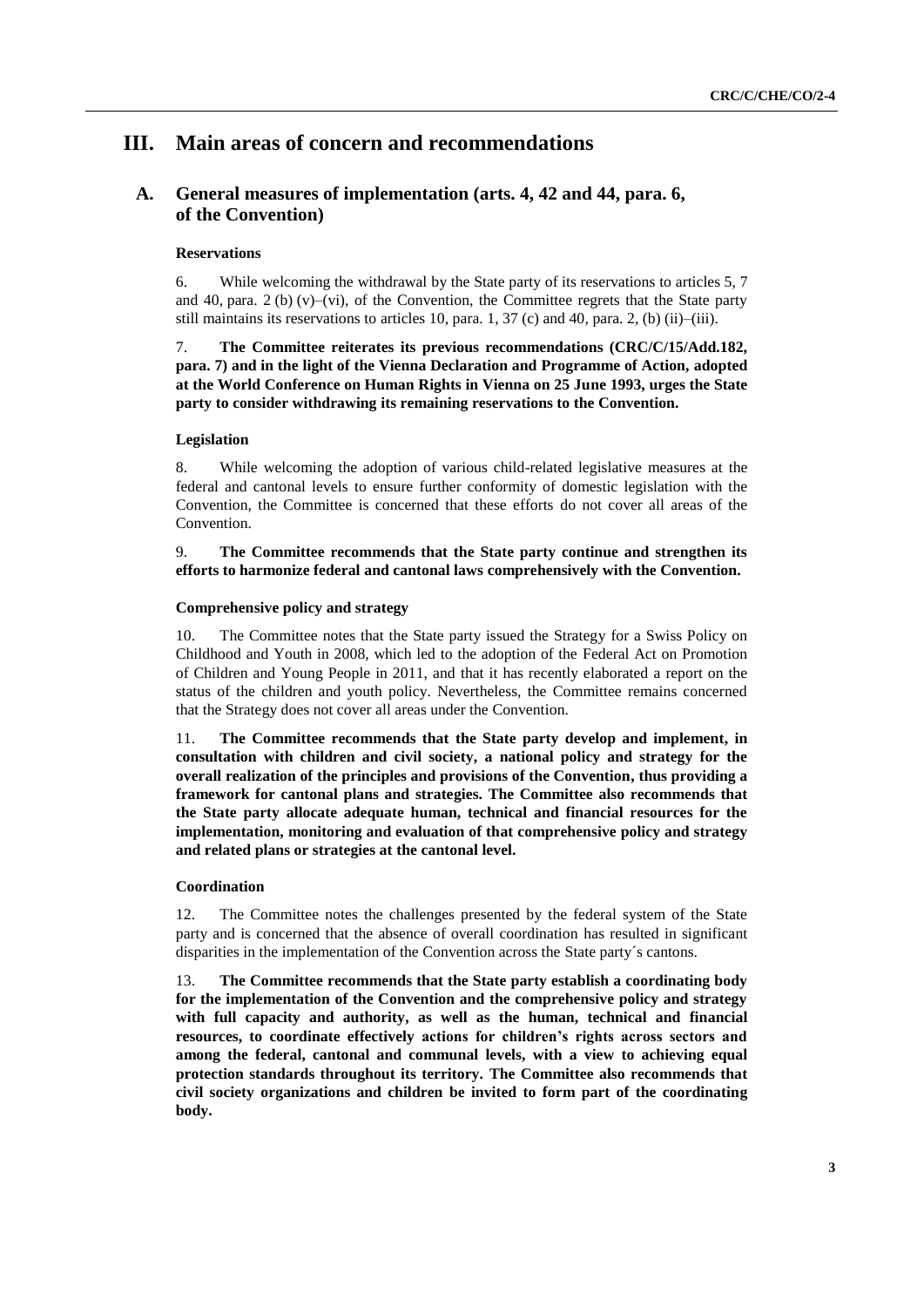#### **Allocation of resources**

14. Bearing in mind that the State party is one of the most wealthy economies in the world and that it invests sizeable amounts of resources in child-related programmes, the Committee notes that the State party does not use a child-specific approach for budget planning and allocation in the federal and cantonal budgets, thus making it practically impossible to identify, monitor, report and evaluate the impact of investments in children and the overall application of the Convention in budgetary terms.

15. **The Committee recommends that the State party establish a budgeting process which adequately takes into account children's needs at the federal and cantonal levels, with clear allocations for children to the relevant sectors and agencies, specific indicators and a tracking system. In addition, the Committee recommends that the State party ensure effective monitoring and evaluation of the efficacy, adequacy and equitability of the distribution of resources allocated to the implementation of the Convention.**

#### **Data collection**

16. While noting the existence of various data collection systems, the Committee regrets that there is no comprehensive system for collecting data in the State party and that reliable, disaggregated data on important areas of the Convention, in particular concerning groups of children in vulnerable and marginalized situations, are not available.

17. **In the light of its general comment No. 5 (2003) on general measures of implementation of the Convention on the Rights of the Child and in line with its previous recommendations (CRC/C/15/Add.182, para. 18), the Committee strongly recommends that the State party expeditiously improve its data collection system. The data should cover all areas of the Convention and should be disaggregated by, inter alia, age, sex, disability, geographic location, ethnic and national origin and socioeconomic background in order to facilitate analysis of the situation of all children, particularly those in situations of vulnerability. Furthermore, the Committee recommends that the data and indicators be used for the formulation, monitoring and evaluation of policies, programmes and projects for the effective implementation of the Convention.** 

## **Independent monitoring**

18. While noting the establishment of the Swiss Centre of Expertise in Human Rights, the Committee remains concerned at the continued absence of a central, independent body to monitor the implementation of the Convention at all levels which is empowered to receive and address complaints of violations of children's rights.

19. **In the light of its general comment No. 2 (2002) on the role of independent national human rights institutions in the promotion and protection of the rights of the child and in line with its previous recommendations (CRC/C/15/Add.182, para. 16), the Committee urges the State party to take measures to establish expeditiously an independent mechanism for monitoring human rights in general, and a specific mechanism for monitoring children's rights that is able to receive, investigate and address complaints by children in a child-sensitive manner, ensure the privacy and protection of victims, and undertake monitoring and follow-up activities for victims. Furthermore, the Committee recommends that the State party ensure the independence of such a monitoring mechanism, including with regard to its funding, mandate and immunities, so as to ensure full compliance with the Paris Principles.**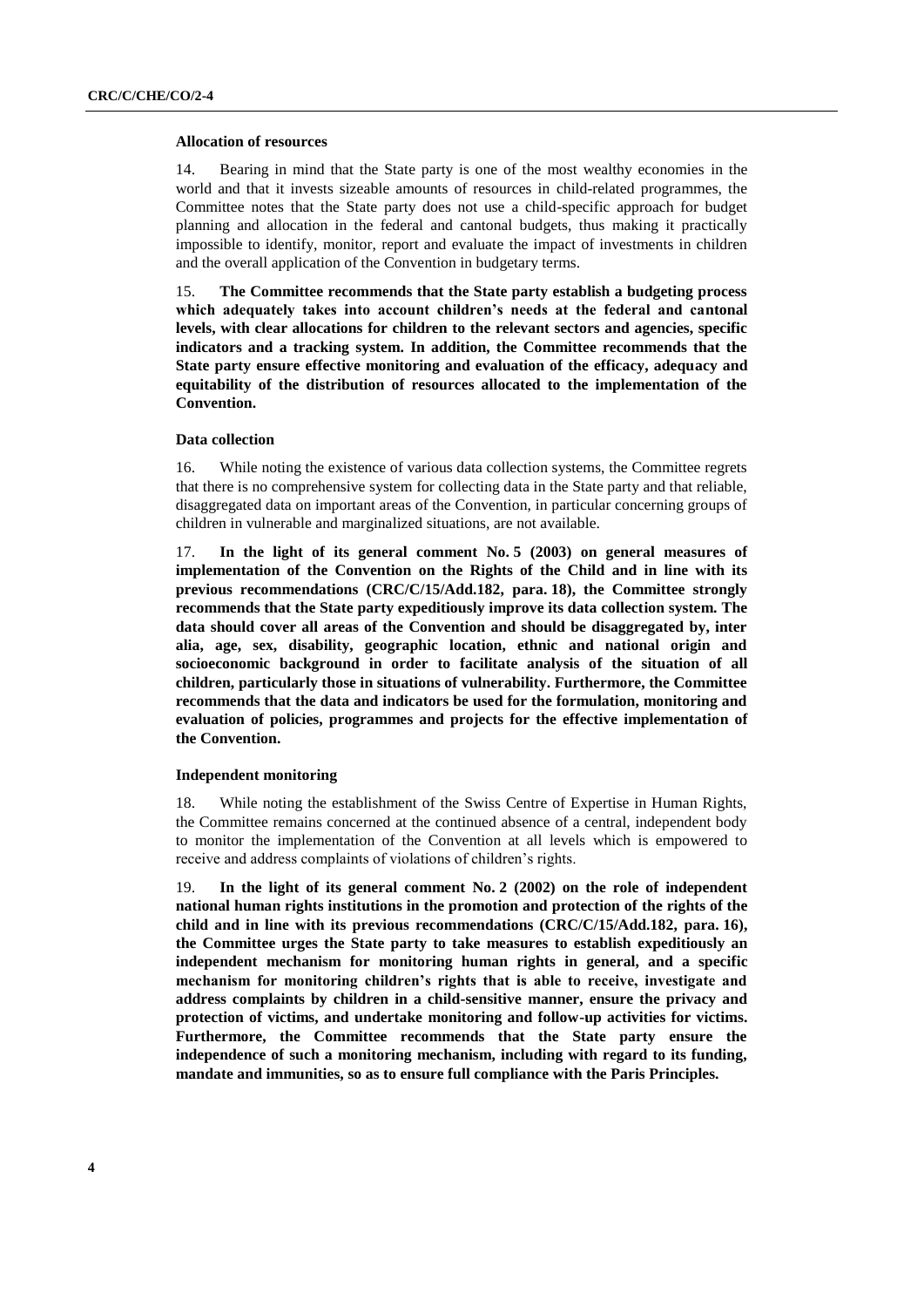#### **Dissemination, awareness-raising and training**

20. While noting the various efforts made by the State party to disseminate information and provide training, such as the translation of the Convention into Romansh and the establishment of Foundation 21: Education for Sustainable Development, the Committee is concerned that the Convention is not very well known among children, parents and the public at large. The Committee is also concerned that training activities on children's rights for professionals working with or for children are not systematic or comprehensive.

## 21. **The Committee recommends that the State party:**

**(a) Continue strengthening its awareness-raising programmes, including through encouraging greater media engagement in raising awareness of the Convention in a child-friendly manner, promoting the active involvement of children themselves in public outreach activities and ensuring targeted measures for parents;** 

**(b) Develop systematic and ongoing training programmes on children's rights for all professionals working with and for children, such as judges, lawyers, law enforcement officials, civil servants, teachers, health personnel, including psychologists, and social workers.**

#### **Children's rights and the business sector**

22. The Committee notes the information provided by the State party on measures taken and envisaged to regulate the activities of multinational business enterprises, including the development of the Ruggie Strategy for Switzerland. However, the Committee is concerned that the State party solely relies on voluntary self-regulation and does not provide a regulatory framework which explicitly lays down the obligations of companies acting under the State party's jurisdiction or control to respect the rights of the child in operations carried out outside the State party's territory.

23. **In the light of its general comment No. 16 (2013) on State obligations regarding the impact of the business sector on children's rights, the Committee recommends that the State party:**

**(a) Establish a clear regulatory framework for industries operating in the State party, including through expediting the adoption of the Ruggie Strategy for Switzerland, to ensure that their activities do not negatively affect human rights or endanger environmental, labour and other standards, especially those relating to children's rights, and ensure its effective implementation;** 

**(b) Ensure that business enterprises and their subsidiaries operating in or managed from the State party's territory are legally accountable for any violations of children's rights and human rights in general.**

# **B. General principles (arts. 2–3, 6 and 12 of the Convention)**

#### **Non-discrimination**

24. While welcoming the anti-discrimination measures adopted by the State party, particularly those aimed at promoting the integration of migrants, the Committee remains concerned that discrimination continues to be prevalent against children in marginalized and disadvantaged situations, including migrant, refugee and asylum-seeking children, children with disabilities and *sans-papiers* children. Moreover, the Committee is concerned about incidents of hate speech against lesbian, gay, bisexual, transgender and intersex persons and their impact on children belonging to these groups, as well as the fact that they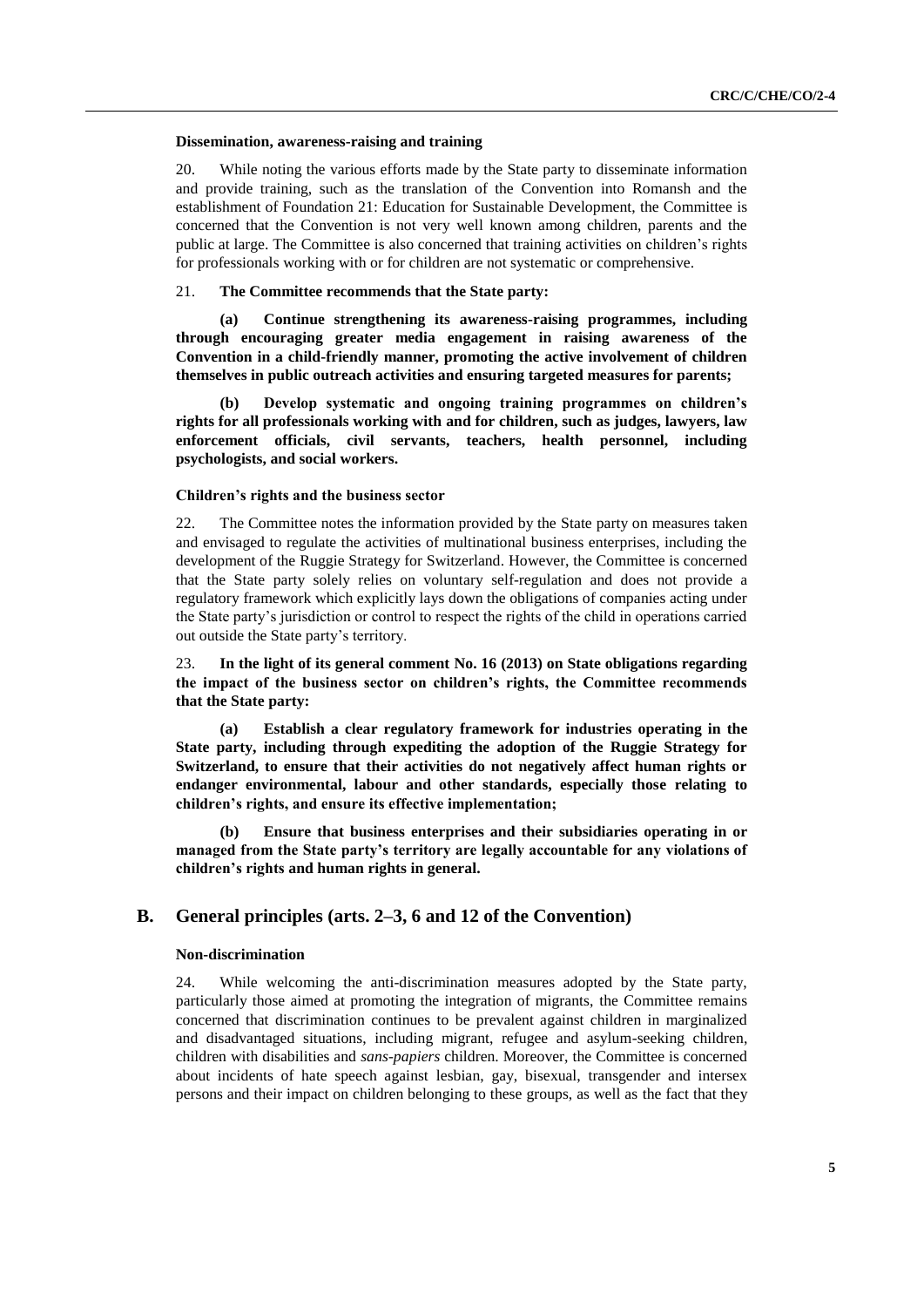do not enjoy the protection afforded by article 261 bis of the Criminal Code relating to racial discrimination.

25. **The Committee recommends that the State party intensify its efforts to eliminate discrimination against children in marginalized and disadvantaged situations, in particular migrant, refugee and asylum-seeking children, children with disabilities and** *sans-papiers* **children. The Committee also recommends that the State party strengthen its efforts to foster a culture of tolerance and mutual respect, and that it adopt comprehensive legislation against discrimination on the grounds of sexual orientation and gender identity, and include these grounds in article 261 bis of the Criminal Code.**

#### **Best interests of the child**

26. While noting that the "well-being" of the child is a guiding principle in the State party's legal order, the Committee is of the view that the term "well-being" of the child is different in meaning and application from the best interests of the child as enshrined in the Convention. The Committee is therefore concerned that the best interests of the child (*l'intérêt supérieur de l'enfant*) have not been explicitly incorporated into all related federal and cantonal legislation, nor systematically applied in all administrative and judicial proceedings, or policies and programmes relating to children.

27. **In the light of its general comment No. 14 (2013) on the right of the child to have his or her best interests taken as a primary consideration, the Committee recommends that the State party ensure that this right is appropriately integrated and consistently applied in all legislative, administrative and judicial proceedings and decisions, as well as in all policies, programmes and projects, that are relevant to and have an impact on children. In this regard, the State party is encouraged to develop procedures and criteria to provide guidance to all relevant persons in authority for determining the best interests of the child in every area and for giving them due weight as a primary consideration. Such procedures and criteria should be disseminated in courts of law and to administrative authorities and legislative bodies, public and private social welfare institutions, and the public at large.**

# **Respect for the views of the child**

28. The Committee notes the State party's ongoing efforts to ensure respect for the views of the child in family proceedings, protection cases, juvenile justice and other relevant areas, as well as to involve children in political planning and decision-making processes at the municipal level. It is concerned, however, that respect for the views of the child is not systematically ensured and implemented in practice in all matters that affect children and that cantonal disparities exist in implementation. The Committee is also concerned about the insufficient training of professionals working with and for children in this regard.

29. **In the light of its general comment No. 12 (2009) on the right of the child to be heard, the Committee recommends that the State party take measures to strengthen this right in accordance with article 12 of the Convention. To that effect, it recommends that the State party:** 

**(a) Strengthen its efforts to ensure that the right of the child to be heard applies to all judicial and administrative proceedings affecting children and that due weight is given to their views;** 

**(b) Intensify its efforts to ensure that children have the right to express their views freely in all matters affecting them, and have those views given due weight in schools and other educational institutions, and in the family, as well as in political**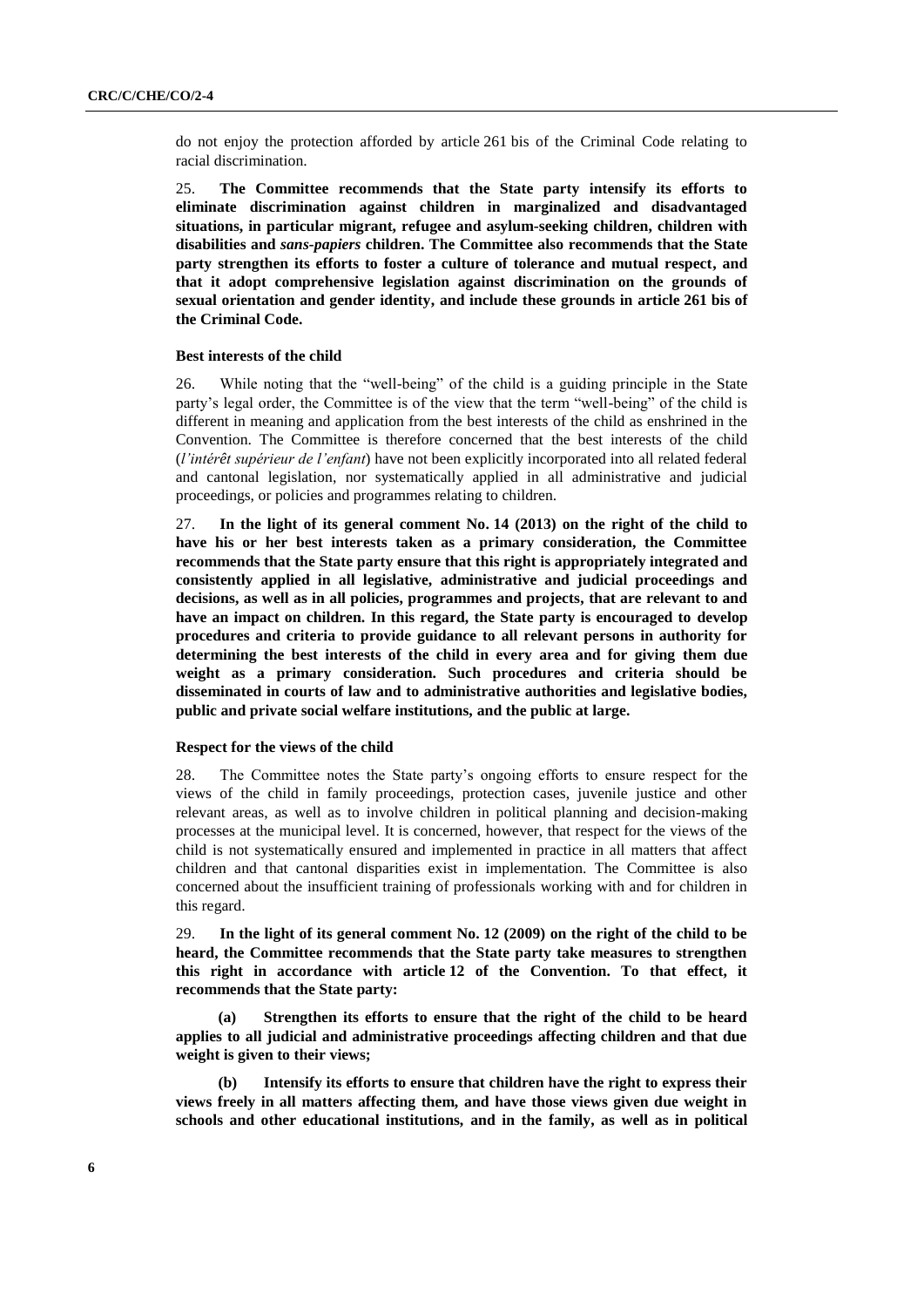**planning and decision processes, with particular attention to children in marginalized and disadvantaged situations;** 

**(c) Ensure that professionals in the judicial, welfare and other sectors dealing with children systematically receive appropriate training on how to ensure the meaningful participation of children.**

# **C. Civil rights and freedoms (arts. 7, 8 and 13–17 of the Convention)**

### **Birth registration/name and nationality**

30. While welcoming the various legal and policy measures taken by the State party to ensure the registration of all children, the Committee is concerned at reports about delays in registering children of foreign nationals. Moreover, the Committee is concerned that children born in the State party, who would otherwise be stateless, are not guaranteed the right to acquire Swiss nationality.

31. **The Committee recommends that the State party ensure that birth registration is available as soon as possible for all children, regardless of their parents' legal status and/or origin. The Committee also recommends that the State party ensure that all children born in its territory acquire Swiss nationality irrespective of the legal status of their parents, if they would otherwise be stateless, and ratify the 1961 Convention on the Reduction of Statelessness, the 1997 European Convention on Nationality and the 2009 Council of Europe Convention on the avoidance of Statelessness in relation to State Succession.**

#### **Right to know and be cared for by parents**

32. The Committee notes that according to article 268 (c) of the Swiss Civil Code on adoption, and article 27 of the Federal Act on Medically Assisted Reproduction, the child can only be informed of the identity of his or her biological parents on the condition that he or she has a "legitimate interest". The Committee remains concerned about whether the concept of "legitimate interest" is always in line with the best interests of the child.

33. **The Committee recommends that the State party intensify its efforts to ensure, as far as possible, respect for the right of an adopted child or a child born as a result of medically assisted procreation to know his or her origin. The Committee recommends in particular that the State party consider the removal of a reference to legitimate interests as a precondition for the child's right to request information regarding his or her biological origin.**

#### **Right to identity**

34. The Committee is deeply concerned about the absence of regulation and the increasing number of baby boxes that allow for the anonymous abandonment of children in the State party, which is in violation of, inter alia, articles 6 to 9 and 19 of the Convention.

# 35. **The Committee urges the State party to prohibit the use of baby boxes, to strengthen and promote the already existing alternatives and to consider introducing, as a last resort, the possibility of confidential hospital births.**

#### **Access to appropriate information**

36. The Committee notes the efforts of the State party to address the risks posed by digital media and information and communication technology (ICT) to the safety of children, including the five-year programme aimed at empowering young persons and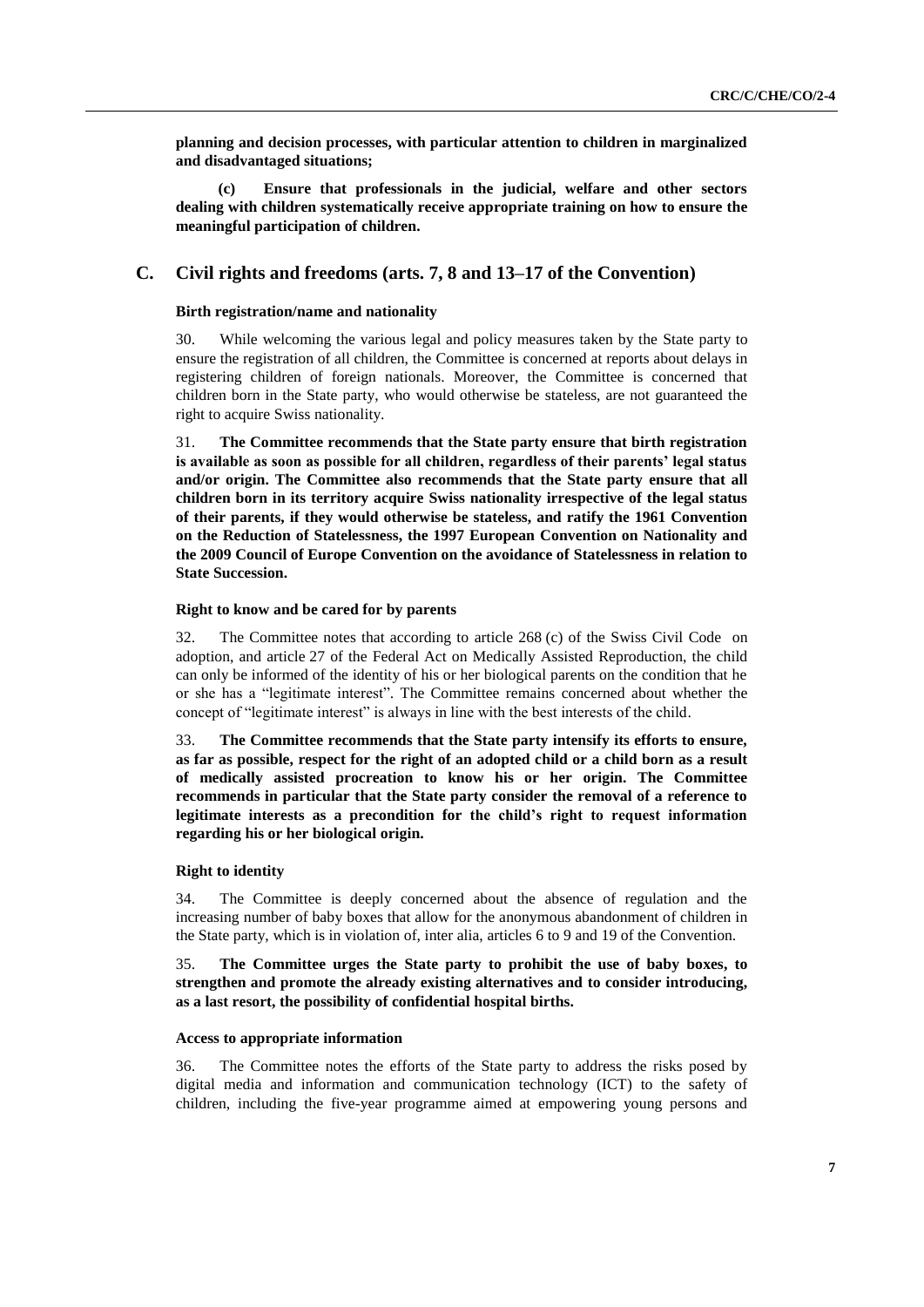protecting them from risks associated with electronic media. However, the Committee is concerned that there are still gaps in the protection of children from these risks.

37. **The Committee recommends that the State party follow up on the measures recommended in the report of the Federal Council on young people and violence: effective prevention in the family, schools, social spaces and the media, and in particular:**

**(a) Adopt and effectively implement human rights-based laws and policies to ensure that all children have access to digital media and ICT and enjoy the full protection of the Convention and its Optional Protocols in the online environment;**

**(b) Continue to encourage cooperation with ICT and other relevant industries and facilitate the development of voluntary, self-regulatory, professional and ethical guidelines and standards of conduct and other initiatives, such as technical solutions promoting online safety which are accessible to children;** 

**(c) Continue to strengthen awareness-raising, information and education programmes to sensitize the public in general and parents and children in particular on opportunities and risks relating to the use of digital media and ICT.**

# **D. Violence against children (arts. 19, 24, para. 3, 28, para. 2, 34, 37 (a) and 39)**

#### **Corporal punishment**

38. While noting that there have been amendments to criminal and civil legislation which strengthen the protection of children from assault, the Committee regrets that corporal punishment is still not considered as physical violence if it does not exceed the level generally accepted by society, and that it is not explicitly prohibited in all settings.

39. **The Committee draws the attention of the State party to its general comment No. 8 (2006) on [the right of the child to protection from corporal punishment and](http://tb.ohchr.org/default.aspx?Symbol=CRC/C/GC/8)  [other cruel or degrading forms of punishment,](http://tb.ohchr.org/default.aspx?Symbol=CRC/C/GC/8) and urges the State party to prohibit explicitly all practices of corporal punishment in all settings and strengthen its efforts to promote positive, non-violent and participatory forms of child-rearing and discipline.**

# **Freedom of the child from all forms of violence**

40. The Committee welcomes the various initiatives carried out by the State party to address violence against children, including the adoption of the Ordinance on Protection Measures for Children and Young People and on Strengthening Children's Rights and the revision of the Civil Code relating to the Adult Protection Law, Law of Persons and Law of Children. However, it remains concerned at the lack of comprehensive data and studies on children suffering from ill-treatment, abuse and neglect, sexual violence and domestic violence, as well as of a national child protection strategy and coordination among various cantonal programmes.

41. **The Committee recommends that the State party take into account its general comment No. 13 (2011) on the right of the child to freedom from all forms of violence, and in particular that the State party:**

**(a) Establish a national database on all cases of violence against children, including ill-treatment, child abuse and neglect and domestic violence;**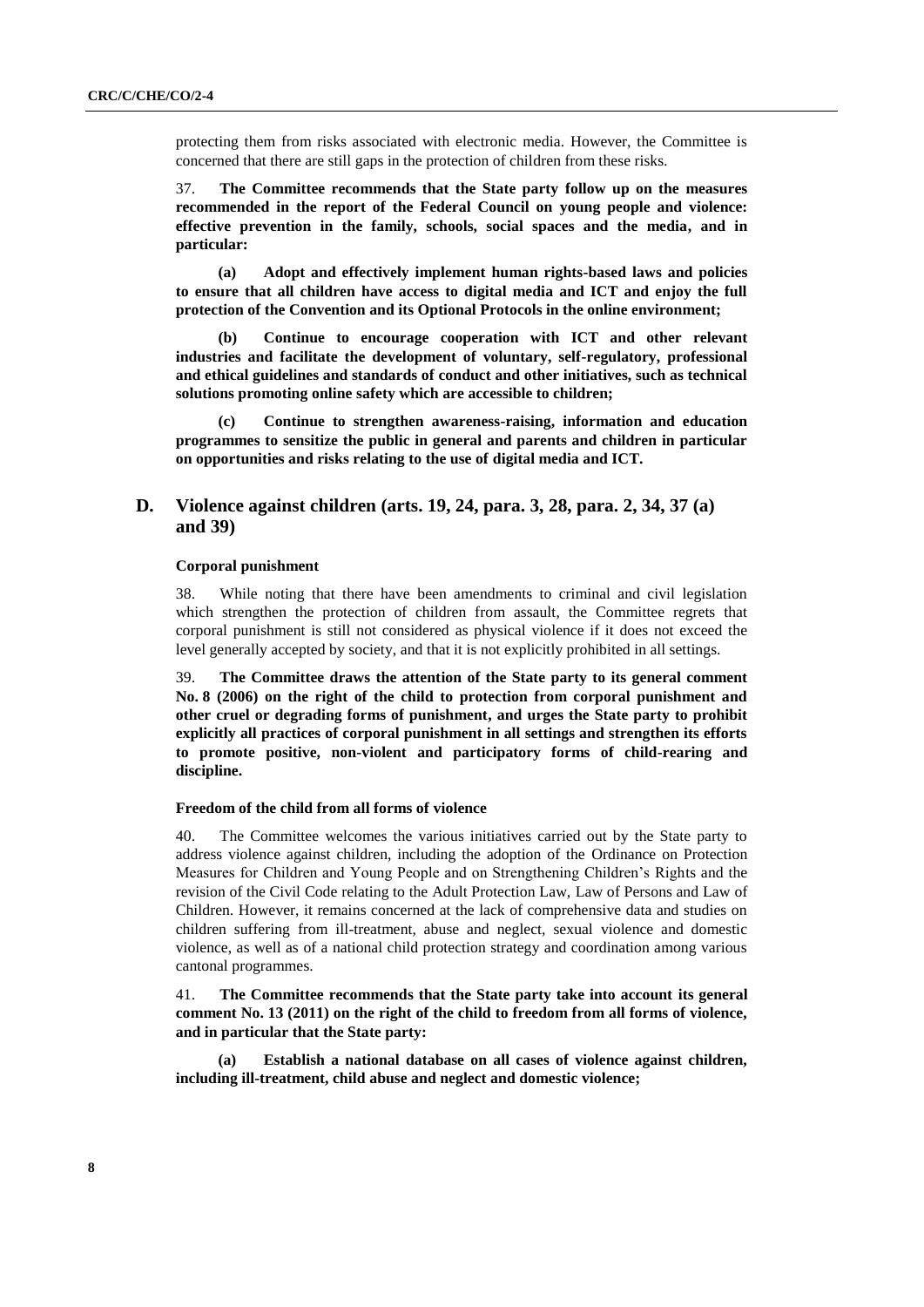**(b) Further undertake studies to assess the prevalence and nature of violence against children, and develop a comprehensive strategy for prevention and intervention in cases of ill-treatment, abuse and neglect of children and domestic violence against them, including the provision of services for the recovery and social reintegration of victims;** 

**(c) Evaluate the work of existing structures to address violence against children, and report on the results and measures taken in the next periodic report;**

**(d) Strengthen national coordination to address all forms of violence against children;** 

**(e) Pay particular attention to and address the gender dimension of violence against children.**

#### **Harmful practices**

42. While welcoming the adoption of a new provision of criminal law prohibiting genital mutilation, the Committee is deeply concerned at:

(a) The significant number of girls living in the State party who are affected or threatened by genital mutilation;

(b) Cases of medically unnecessary surgical and other procedures on intersex children, without their informed consent, which often entail irreversible consequences and can cause severe physical and psychological suffering, and the lack of redress and compensation in such cases.

43. **The Committee draws the attention of the State party to the joint recommendation/general comment No. 31 of the Committee on the Elimination of Discrimination against Women and No. 18 of the Committee on the Rights of the Child on harmful practices (2014), and urges the State party to:**

**(a) Continue and strengthen preventive and protection measures to address the issue of female genital mutilation, including training of relevant professionals, awareness-raising programmes and the prosecution of perpetrators of these acts;** 

**(b) In line with the recommendations of the National Advisory Commission on Biomedical Ethics on ethical issues relating to intersexuality, ensure that no one is subjected to unnecessary medical or surgical treatment during infancy or childhood, guarantee bodily integrity, autonomy and self-determination to the children concerned, and provide families with intersex children with adequate counselling and support.**

# **E. Family environment and alternative care (arts. 5, 9–11, 18, paras. 1–2, 20, 21, 25 and 27, para. 4)**

#### **Family environment**

44. While welcoming the measures adopted by the State party to provide support to parents in the fulfilment of their parental obligations, such as the adoption of the Federal Act on Financial Aid for Childcare outside the Family, the Committee remains concerned about the insufficient availability of different forms of family support, including day-care services.

45. **The Committee recommends that the State party strengthen its measures to support families, including by ensuring sufficient availability of high-quality care for children throughout its territory.**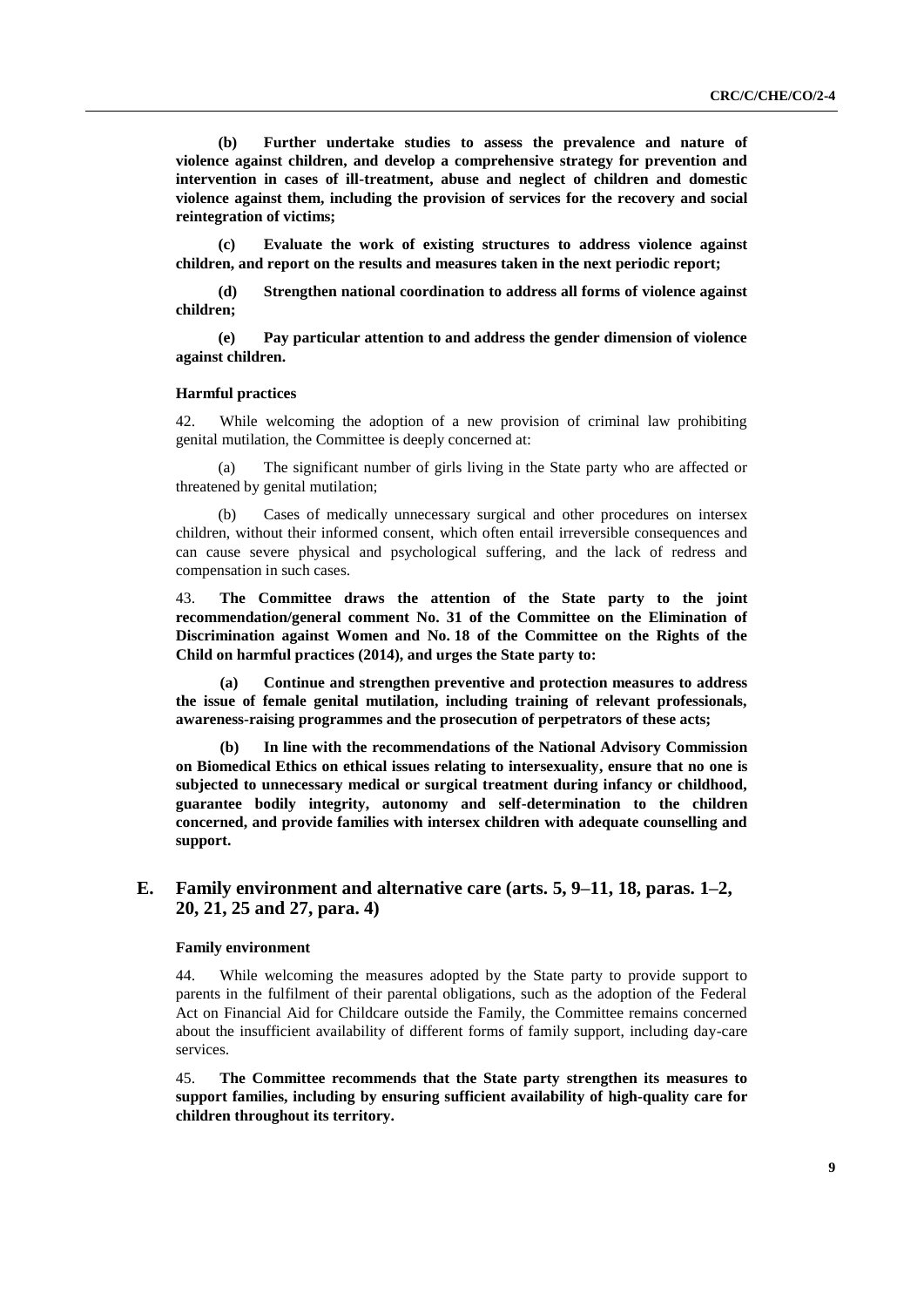46. The Committee notes that the State party's law prohibits surrogate motherhood and is aimed at discouraging surrogate motherhood arrangements made abroad. The Committee is nevertheless concerned about the uncertainty of the legal status of the child during the one-year period of assessment for possible adoption.

#### 47. **The Committee recommends that the State party:**

**(a) Accelerate the assessment procedure and ensure that the child is not stateless or discriminated against during the waiting period between his or her arrival in the State party and formal adoption;** 

**(b) Ensure that the best interests of the child are the paramount consideration in the decision concerning adoption.**

#### **Children deprived of a family environment**

48. While welcoming the revision of the Ordinance on the Placement of Foster Children, the Committee is concerned that:

(a) Reliable data and information on the situation of children placed in foster or institutional care are lacking;

(b) Large disparities exist between cantons regarding criteria for the selection, duration and review of placements of children and the quality of various forms of alternative care, including the support, training and monitoring of foster families and the implementation of care standards;

- (c) The number of foster families is insufficient in some cantons;
- (d) For children under the age of 3 only institutional care is available;

(e) Support to biological parents is limited when a child placed either in a foster family or an institution returns to his or her family.

49. **Drawing the State party's attention to the Guidelines for the Alternative Care of Children (General Assembly resolution 64/142, annex), the Committee recommends that the State party:**

**(a) Establish mechanisms for collecting and systematically analysing information and disaggregated data on children in all alternative care settings;**

**(b) Ensure cooperation between the cantons in order to make it possible to place a child with a foster family in another canton, when necessary, while still respecting the right of the child to have contact with his or her biological family;**

**(c) Ensure that adequate safeguards and clear criteria, based on the best interests of the child, for determining whether a child should be placed in alternative care are applied throughout its territory;**

**(d) Strictly regulate and effectively enforce high-quality standards in alternative care settings throughout the State party, including through ensuring that adequate human, technical and financial resources are allocated to alternative care centres and relevant child protection services, and that systematic training in, and support for, child-rearing is provided for foster families;**

**(e) Ensure periodic review of the placement of children in foster care and institutions, and monitor the quality of care therein, including by providing accessible channels for reporting, monitoring and remedying maltreatment of children;**

**(f) Strengthen the promotion and recruitment of foster families;**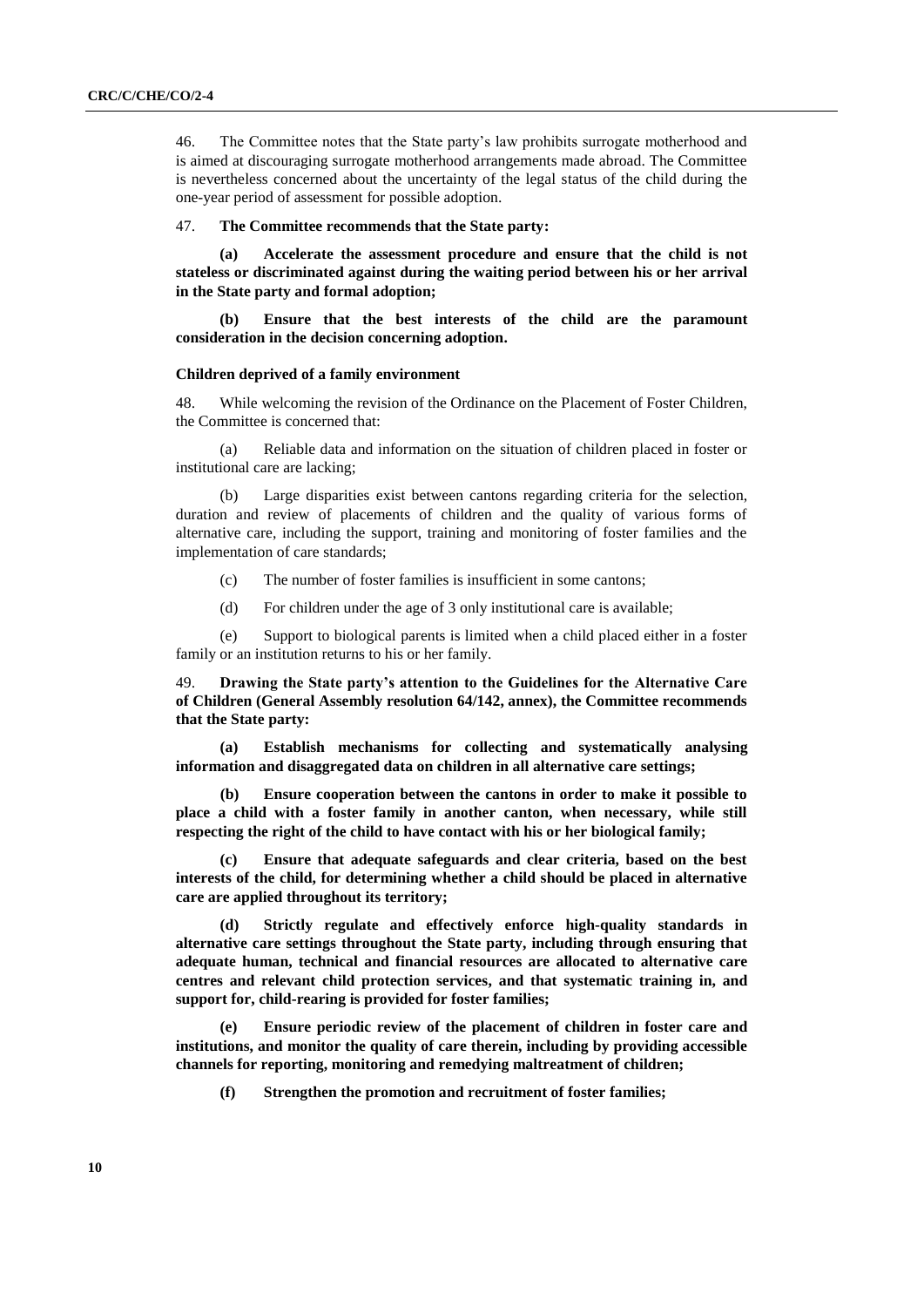**(g) Ensure that alternative care for young children, especially those under the age of 3, is provided in family-based settings;** 

# **(h) Strengthen its support to parents when children placed in alternative care settings return to their families.**

#### **Adoption**

50. While welcoming the revision of the Law on Adoption, the Committee is concerned about the considerable number of intercountry adoptions involving countries of origin that are not party to the 1993 Hague Convention on Protection of Children and Co-operation in respect of Intercountry Adoption, and the lack of data on adoptions from these countries. The Committee is also concerned that adoption procedures with regard to children from countries that are not party to the Hague Convention, including assessment of prospective adoptive parents and decision-making, do not always ensure the paramountcy of the child's best interests. The Committee is further concerned about the uncertainty of the legal status of children adopted from abroad by Swiss parents during the year before the adoption process is finalized.

## 51. **The Committee recommends that the State party:**

**(a) Collect in a systematic and ongoing manner statistical data, disaggregated by age, sex and national origin, and relevant information on both domestic and intercountry adoption;**

**(b) Ensure that the paramountcy of the best interests of the child is strictly observed in intercountry adoptions and that all the safeguards provided in the 1993 Hague Convention on Protection of Children and Co-operation in respect of Intercountry Adoption are met, even if the other country is not a party to that Convention;**

**(c) Accelerate the assessment procedure and ensure that a child adopted from abroad is not stateless or discriminated against during the waiting period between his or her arrival in the State party and formal adoption.**

## **Children of incarcerated parents**

52. While welcoming the establishment in the canton of Zurich of units where an incarcerated mother and her child can be accommodated together, the Committee is concerned about the lack of data on the number and situation of children who have a parent in prison, or of information on whether the continued relationship of a child with his or her imprisoned parent is sufficiently supported.

53. **With reference to the Committee's recommendations during its day of general discussion in 2011 on the rights of children of incarcerated parents, the Committee recommends that the State party collect data and undertake a study on the situation of children with a parent in prison in the State party, with a view to ensuring personal relations between children and the parent, including through regular visits and the provision of adequate services and appropriate support, in line with article 9 of the Convention, and that the best interests of the child are a primary consideration in all decisions taken.**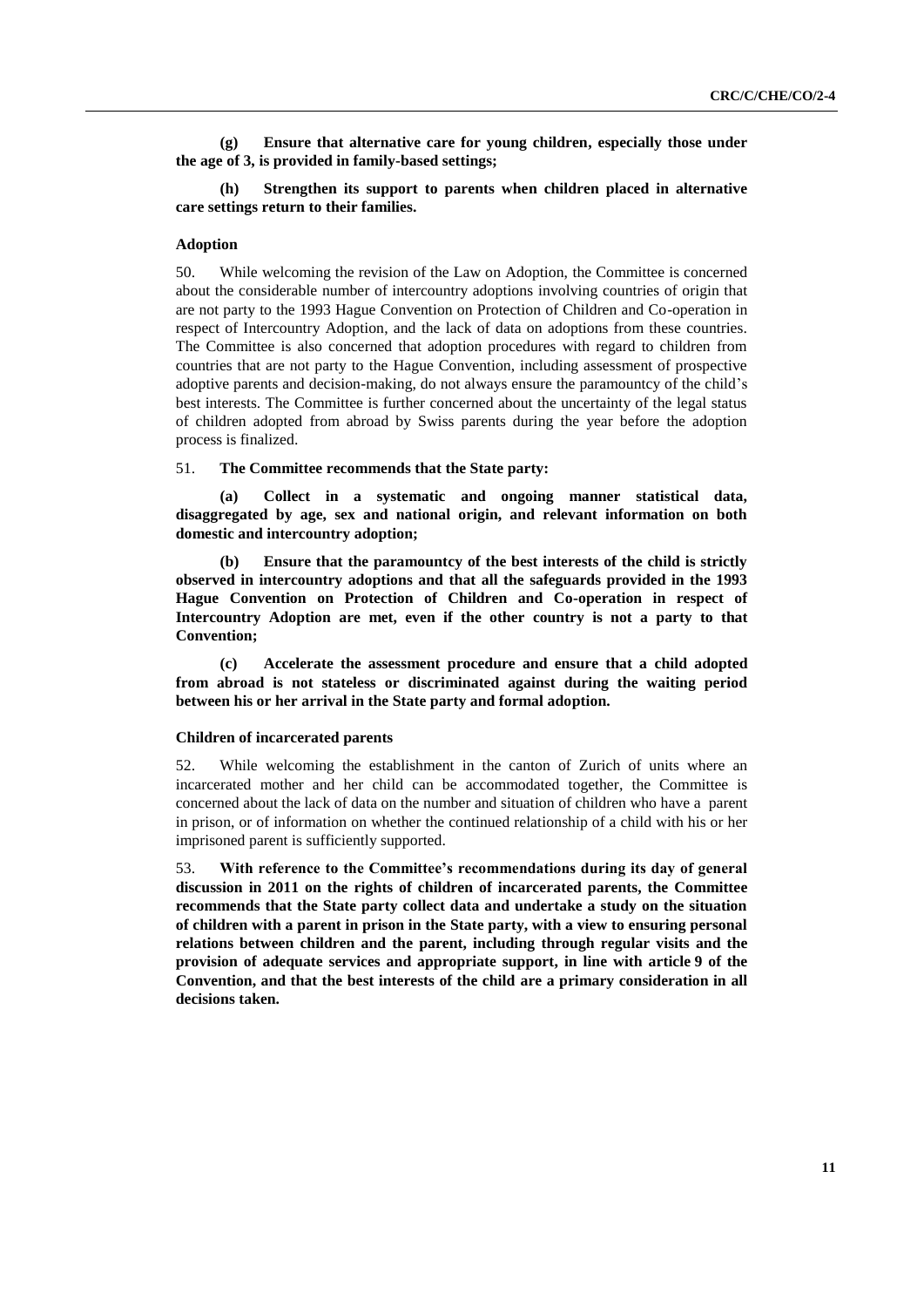# **F. Disability, basic health and welfare (arts. 6, 18, para. 3, 23, 24, 26, 27, paras. 1–3, and 33)**

### **Children with disabilities**

54. The Committee welcomes the entry into force of the Federal Act on the Elimination of Discrimination against Persons with Disabilities and the adoption of the intercantonal agreement on cooperation in the area of specialized schooling. However, the Committee is concerned about:

(a) The lack of comprehensive data on children with disabilities, including children with autism spectrum disorders;

(b) The inadequate inclusion of those children in mainstream education in all cantons, and the insufficient human and financial resources allocated to ensure the adequate functioning of the system of inclusive education in practice;

(c) The lack of sufficient early childhood education and care and of inclusive vocational training opportunities for children with disabilities;

(d) Discrimination and segregation of children with autism spectrum disorders, especially in the canton of Geneva, in many aspects of their social life, including insufficient early childhood detection of autism spectrum, lack of intensive early developmental programmes, lack of access to mainstream education due notably to the absence of qualified professionals to provide specialized support to these children in mainstream schools, and insufficient training of professionals to deal with children with autism spectrum disorder;

(e) Reports that children with autism spectrum disorders, especially in the canton of Geneva, are subjected to inadequate treatment, such as the "packing" technique (wrapping the child in cold, wet sheets), which amounts to ill-treatment;

Lack of information on measures taken to prevent the placement of children with disabilities in psychiatric units and to ensure that these children are not arbitrarily deprived of their right to be visited by their parents.

55. **In the light of its general comment No. 9 (2006) on the rights of children with disabilities, the Committee urges the State party to adopt a human rights-based approach to disability and specifically recommends that it:** 

**(a) Collect and analyse data on the situation of all children with disabilities, disaggregated by, inter alia, age, sex, type of disability, ethnic and national origin, geographic location and socioeconomic background;**

**(b) Strengthen its efforts to ensure State-wide inclusive education without discrimination, including through the allocation of the necessary resources, the adequate training of professionals and the provision of clear guidance to cantons that still apply a segregated approach;**

**(c) Promote inclusion rather than integration;**

**(d) Ensure that children with disabilities have access to early childhood education and care, early development programmes and inclusive vocational training opportunities in all cantons;**

**(e) Address the specific needs of children with autism spectrum disorders in all cantons, and in particular ensure that they are fully integrated into all areas of social life, including recreational and cultural activities, ensure that inclusive education adapted to their needs is given priority over special schooling and day care,**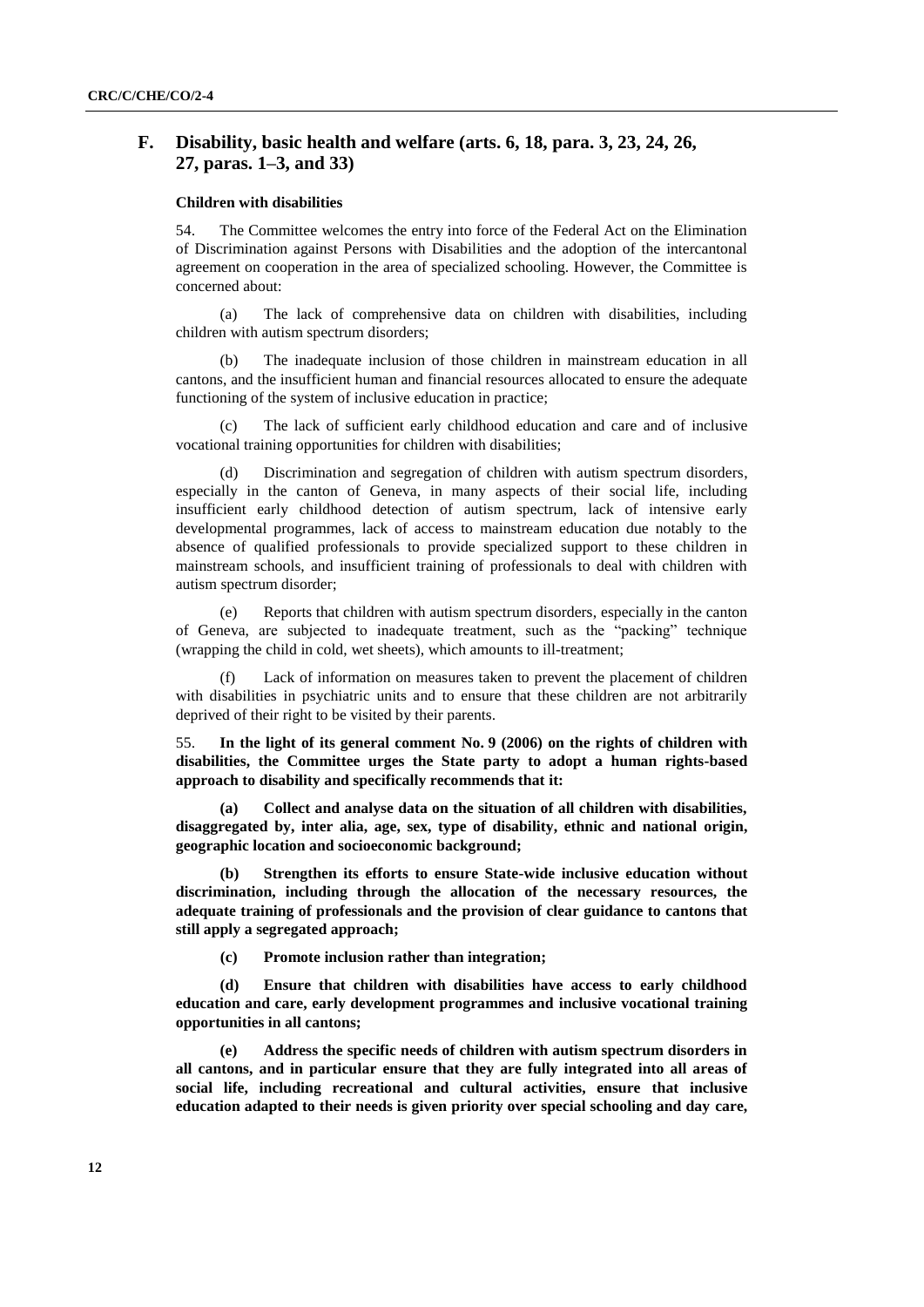**set up mechanisms for early detection, provide adequate training to professionals and ensure that these children benefit effectively from early development programmes which are based on scientific knowledge;** 

**(f) Legally prohibit the practice of "packing" children and take the necessary measures to ensure that children with autism spectrum disorders are treated with dignity and respect and benefit from effective protection;** 

**(g) Take all necessary measures to prevent children with disabilities from being placed in psychiatric units and ensure that these children are not arbitrarily deprived of their right to be visited by their parents.**

#### **Health and health services**

56. While welcoming the reduced health insurance premiums for children by at least 50 per cent for families with low or medium incomes, the Committee is concerned that:

(a) The centralization of paediatric care is increasing and the number of family paediatricians, even though increasing, is not sufficient;

Problems of overweight children and obesity among children are increasing, and advertising of food high in fat, sugar and salt on children's television programmes is excessive.

57. **The Committee draws the State party's attention to its general comment No. 15 (2013) on the right of the child to the enjoyment of the highest attainable standard of health, and recommends that the State party:**

**(a) Ensure that children have access to high-quality paediatric hospital treatment and family paediatricians throughout its territory;** 

**(b) Strengthen measures to address overweight children and obesity, promote a healthy lifestyle among adolescents, including physical activity, and take the necessary measures to reduce food marketing pressure on children with regard to food high in fat, sugar and salt.**

## **Breastfeeding**

58. The Committee notes as positive the fact that the majority of babies in the State party are breastfed during their first few months, as well as the adoption of new provisions on the remuneration of breastfeeding breaks. However, the Committee is concerned that:

(a) The rate of exclusive breastfeeding of babies up to the age of six months is low;

(b) The training of health professionals on the importance of exclusive breastfeeding is insufficient;

(c) Only 55 per cent of hospitals in the State party are baby-friendly;

(d) No national strategy on the feeding or breastfeeding of infants and young children exists;

(e) Only a few provisions of the International Code of Marketing of Breast-milk Substitutes have been fully implemented in national legislation and the marketing of breastmilk substitutes is solely based on a voluntary code of conduct;

(f) National recommendations on breastfeeding do not reflect relevant World Health Organization (WHO) recommendations.

# 59. **The Committee recommends that the State party:**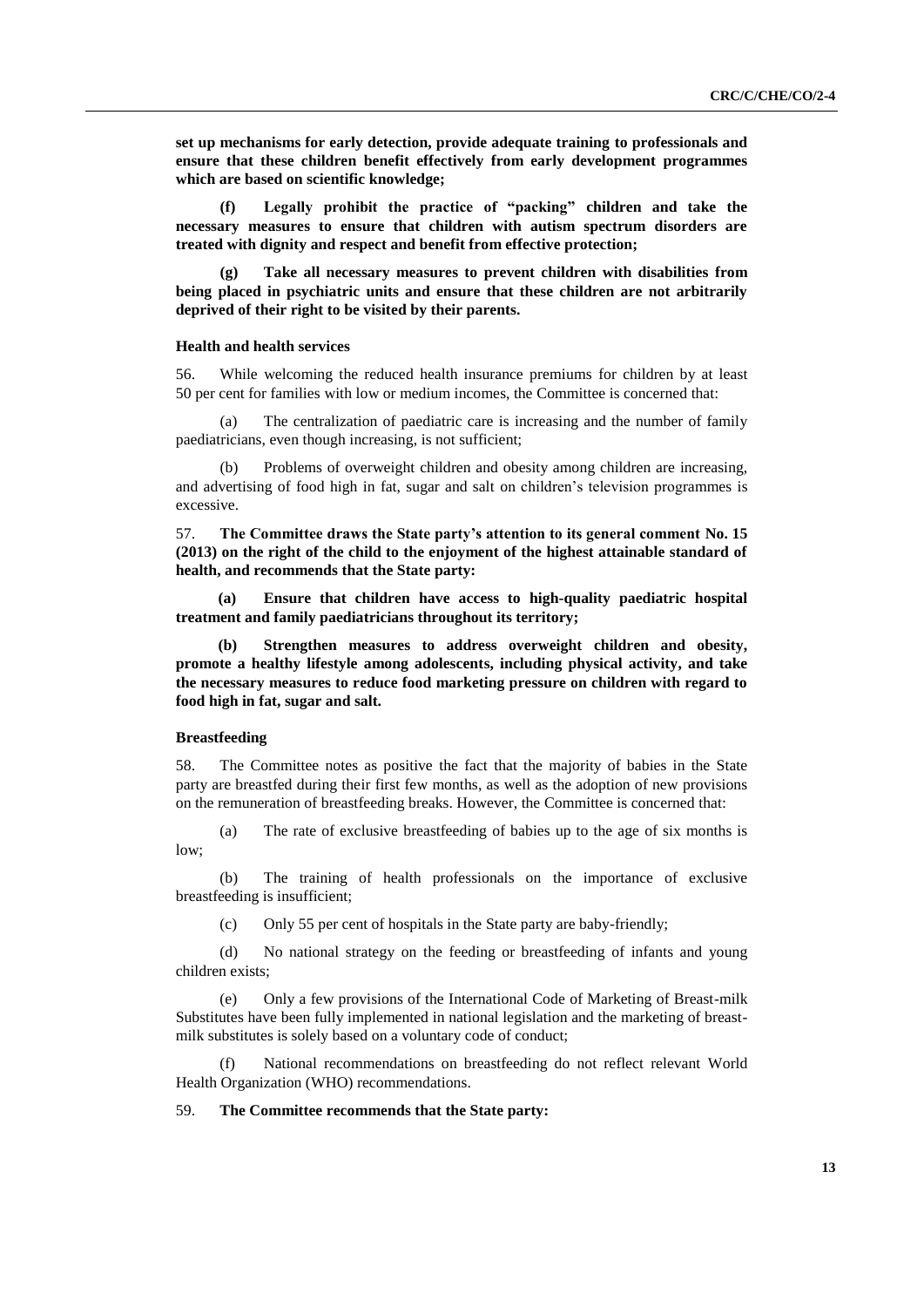**(a) Strengthen its efforts to promote exclusive and continued breastfeeding by providing access to materials and raising awareness concerning the importance of breastfeeding and the risks of formula feeding;**

**(b) Review and strengthen training for health professionals on the importance of exclusive breastfeeding;**

**(c) Further increase the number of hospitals certified as baby-friendly;**

**(d) Develop a comprehensive national strategy on feeding practices for infants and young children;**

**(e) Ensure that the International Code of Marketing of Breast-milk Substitutes is strictly enforced;** 

**(f) Ensure that national recommendations on breastfeeding comply with relevant WHO recommendations;** 

**(g) Consider extending maternity leave to a minimum of six months.**

#### **Mental health**

60. The Committee is concerned about the excessive diagnosis of attention deficit hyperactivity disorder (ADHD) or attention deficit disorder (ADD) and the ensuing increase in the prescription of psychostimulant drugs to children, in particular methylphenidate, despite growing evidence of the harmful effects of these drugs, and about reports of children being threatened with expulsion from school if their parents do not accept treatment of the children with psychostimulant drugs.

61. **The Committee recommends that the State party:**

**(a) Carry out research on non-drug approaches to the diagnosis and treatment of ADHD and ADD;** 

**(b) Ensure that the relevant health authorities determine the root causes of inattention in the classroom and improve the diagnosis of mental health problems among children;**

**(c) Strengthen its support to families, including access to psychological counselling and emotional support, and ensure that children, parents, and teachers and other professionals working with and for children are provided with adequate information on ADHD and ADD;** 

**(d) Take the necessary measures to prevent any pressure on children and parents to accept treatment with psychostimulant drugs.**

#### **Suicide**

62. The Committee remains concerned about the high number of suicides among adolescents.

63. **In the light of its general comment No. 4 (2003) on adolescent health and development, the Committee recommends that the State party expedite the adoption of the national action plan on the prevention of suicide, which should take into account the specific needs of children and adolescents, and ensure its effective implementation.**

#### **Standard of living**

64. While welcoming the entry into force in 2009 of the Federal Act on Family Allowances and other measures taken to address poverty, including the adoption of the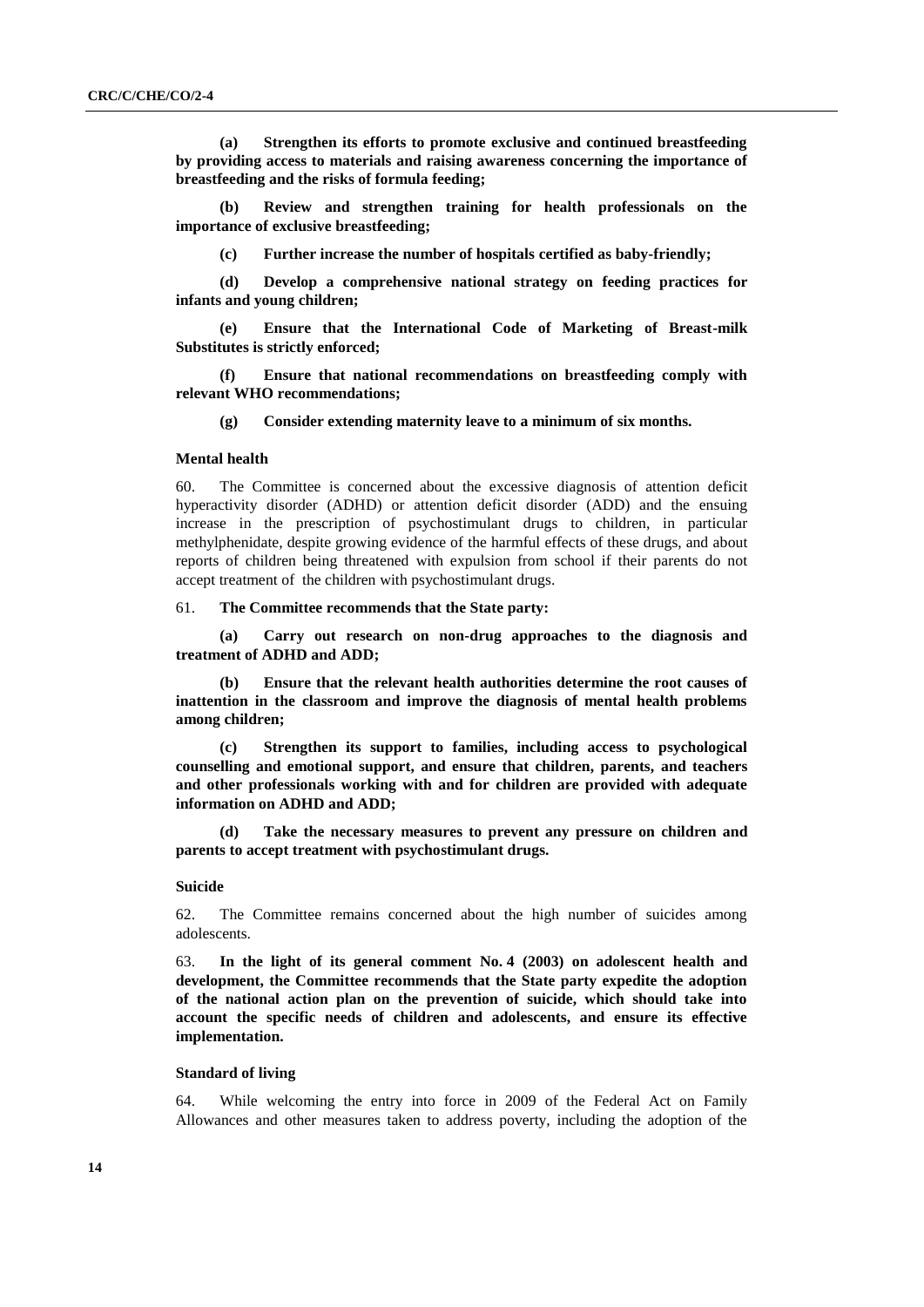Comprehensive Anti-Poverty Strategy for Switzerland and the National Programme to Prevent and Fight Poverty (2014–2018), the Committee is concerned that supplementary benefits for families, including social assistance, remain low in some cantons.

65. **The Committee recommends that the State party further strengthen its system of family allowances and benefits with a view to ensuring that all children, including children of refugee, asylum-seeking and migrant parents, have an adequate standard of living throughout its territory.**

# **G. Education, leisure and cultural activities (arts. 28–31)**

## **Human rights education**

66. The Committee is concerned that human rights education for children at school is not carried out systematically in all cantons.

67. **The Committee recommends that the State party ensure that mandatory modules on the Convention and human rights in general are included in the harmonized school curricula for linguistic regions.**

# **H. Special protection measures (arts. 22, 30, 32, 33, 35, 36, 37 (b)–(d), 38– 40)**

# **Asylum-seeking, refugee and** *sans-papiers* **children**

68. While welcoming the entry into force in 2014 of the revision of the Asylum Act which requires priority treatment of asylum applications from unaccompanied children, the Committee remains concerned that the asylum procedure for unaccompanied children is not always guided by their best interests and, in relation to the reservation made to article 10 of the Convention, that the right to family reunification for persons granted provisional admission is too restricted. Moreover, the Committee is concerned that:

(a) Considerable cantonal disparities exist in relation to reception conditions, integration support and welfare for asylum-seeking and refugee children, with children being placed in, for instance, military or nuclear bunkers;

(b) "Persons of trust" for unaccompanied asylum-seeking children are not required to be experienced in child care or child-rights matters;

(c) Asylum-seeking children face difficulties in accessing secondary education and there is no harmonized practice in granting authorizations for them to take up vocational training;

(d) The accelerated asylum procedure, which is also carried out at airports, may be applied to children;

(e) A considerable number of *sans-papiers* children (children without legal residence status) live in the State party and they face many difficulties in accessing, inter alia, health care, education, in particular secondary education, and vocational training, and there is a lack of strategies on how to address these issues.

#### 69. **The Committee recommends that the State party:**

**(a) Ensure that the asylum procedure fully respects the special needs and requirements of children and is always guided by their best interests;**

**(b) Review its system for family reunification, in particular for persons granted provisional admission;**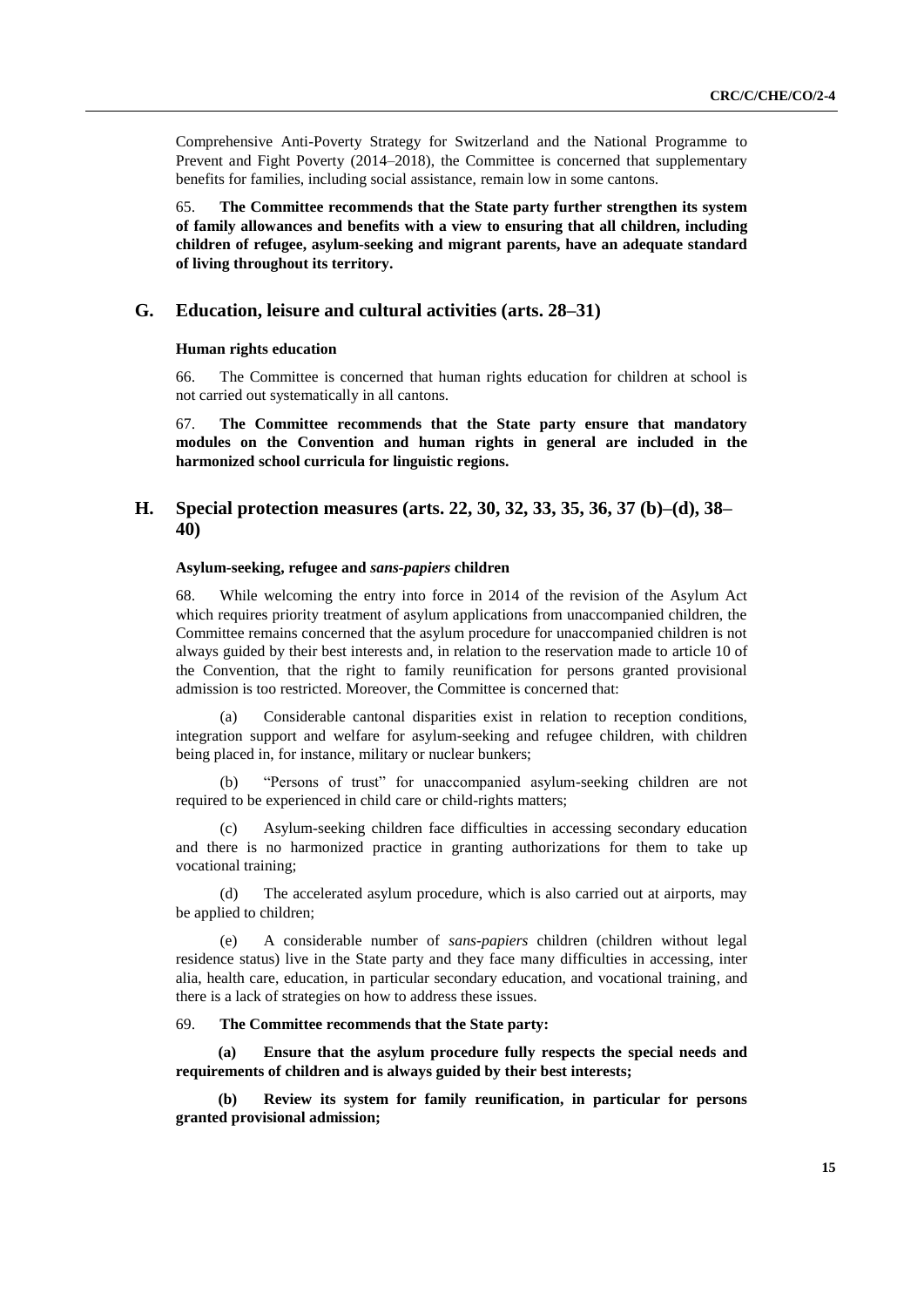**(c) Apply minimum standards for reception conditions, integration support and welfare for asylum seekers and refugees, in particular children, throughout its territory, and ensure that all reception and care centres for asylum-seeking and refugee children are child-friendly and conform to applicable United Nations standards;**

**(d) Ensure that "persons of trust" are properly trained to work with unaccompanied asylum-seeking children;**

**(e) Ensure that asylum-seeking children have effective and nondiscriminatory access to education and vocational training;** 

**(f) Exempt unaccompanied asylum-seeking children from the accelerated asylum procedure and establish safeguards to ensure that the right of the child to have his or her best interests taken as a primary consideration is always respected;** 

**(g) Develop policies and programmes to prevent the social exclusion of and discrimination against** *sans-papiers* **children and allow these children to fully enjoy their rights, including by ensuring access to education, health care and welfare services in practice.**

## **Follow up to the Committee's previous concluding observations and recommendations on the Optional Protocol on children in armed conflict**

70. While welcoming the revision of the Military Penal Code which establishes a limited universality principle for the prosecution of war crimes, and the adoption of the Federal Department of Foreign Affairs Action Plan for the protection of children associated with armed forces or groups in armed conflicts (2014–2016), the Committee remains concerned that the recruitment of children by non-State armed groups is not explicitly criminalized and that statistical data on asylum-seeking, refugee and migrant children who may have been involved in armed conflict abroad are lacking.

# 71. **The Committee recommends that the State party explicitly criminalize the recruitment of children by non-State armed groups and improve its data collection system in that regard.**

#### **Administration of juvenile justice**

72. The Committee notes the entry into force of the new Juvenile Criminal Law Act in 2007 and the Juvenile Criminal Procedure Code in 2011, which inter alia raise the minimum age of criminal responsibility from 7 to 10 and provide for the separation of children from adults in pretrial detention and imprisonment. However, the Committee is concerned that:

(a) The minimum age of criminal responsibility still remains below internationally acceptable standards;

(b) Free legal aid for children is not always ensured;

(c) Still only a few defence lawyers are specialized in juvenile criminal law and procedures;

(d) Children are still not separated from adults in detention centres.

73. **In the light of its general comment No. 10 (2007) on children's rights in juvenile justice, the Committee urges the State party to bring its juvenile justice system fully into line with the Convention and other relevant standards. In particular, the Committee urges the State party to:**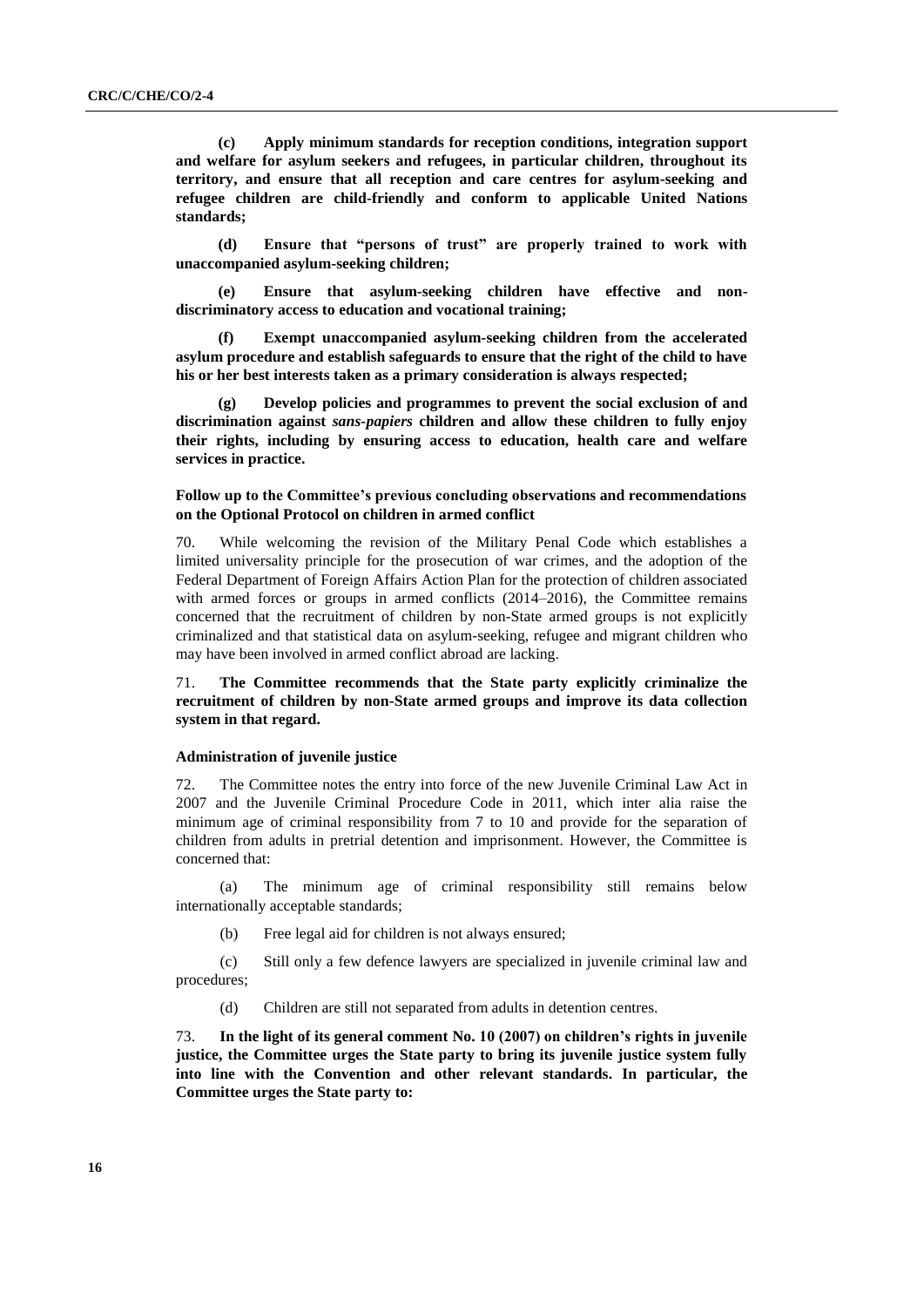**(a) Raise the minimum age of criminal responsibility to an internationally acceptable level;**

**(b) Ensure that children have access to free legal or other appropriate assistance;**

**(c) Ensure that all persons involved in the administration of juvenile justice, including defence lawyers, receive appropriate training;** 

**(d) Expedite the process of establishing adequate detention facilities in order to ensure that children are not detained with adults.**

## **I. Ratification of the Optional Protocol on a communications procedure**

74. **The Committee recommends that the State party, in order to further strengthen the fulfilment of children's rights, ratify the Optional Protocol to the Convention on the Rights of the Child on a communications procedure.** 

# **J. Ratification of international human rights instruments**

75. **The Committee recommends that the State party, in order to further strengthen the fulfilment of children's rights, ratify the International Convention on the Protection of the Rights of All Migrant Workers and Members of Their Families**.

# **K. Cooperation with regional bodies**

76. **The Committee recommends that the State party cooperate with the Council of Europe on the implementation of the Convention and other human rights instruments, both in the State party and in other Council of Europe member States.** 

# **IV. Implementation and reporting**

# **A. Follow-up and dissemination**

77. **The Committee recommends that the State party take all appropriate measures to ensure that the recommendations contained in the present concluding observations are fully implemented. The Committee also recommends that the combined second to fourth periodic reports, the written replies of the State party and the present concluding observations be made widely available in the languages of the country.**

# **B. Next report**

78. **The Committee invites the State party to submit its combined fifth and sixth periodic reports by 25 September 2020 and to include therein information on the follow-up to the present concluding observations. The report should be in compliance with the Committee's harmonized treaty-specific reporting guidelines adopted on 1 October 2010 (CRC/C/58/Rev.2 and Corr.1) and should not exceed 21,200 words (see General Assembly resolution 68/268, para. 16). In the event that a report exceeding the established word limit is submitted, the State party will be asked to shorten the report in accordance with the above-mentioned resolution. If the State party is not in a position to review and resubmit the report, translation of the report for the purposes of consideration by the treaty body cannot be guaranteed.**